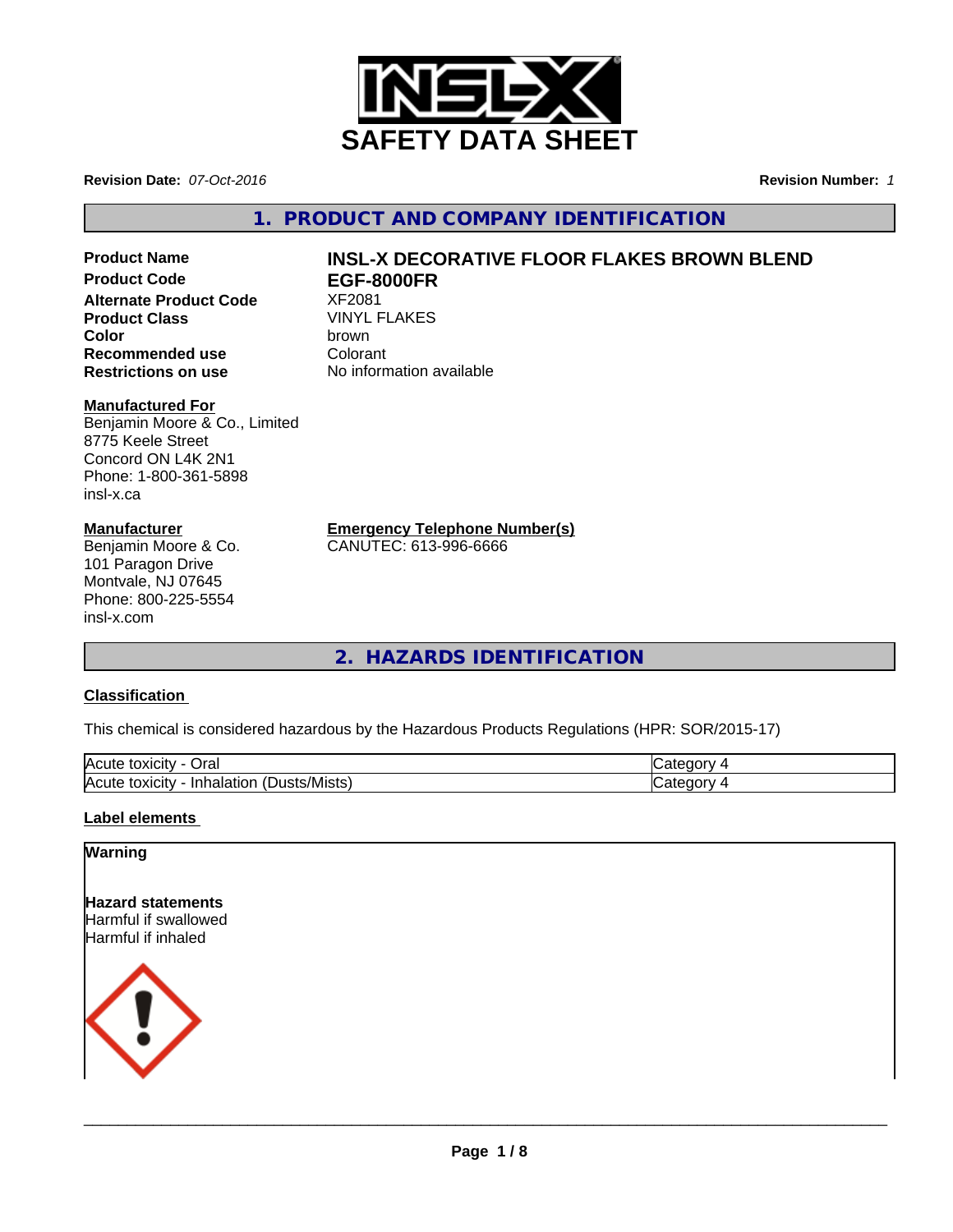**Appearance** Blue flakes brown **Odor** *Odor* **Odor** *Odor* odorless **Odor Odor Odor Odor Odor Odor Odor Odor Odor Odor Odor Odor Odor Odor Odor Odor Odor Odor Odor Odor Odor Odor**

#### **Precautionary Statements - Prevention**

Wash face, hands and any exposed skin thoroughly after handling Do not eat, drink or smoke when using this product Avoid breathing dust/fume/mist/vapors/spray Use only outdoors or in a well-ventilated area

#### **Inhalation**

If inhaled remove victim to fresh air and keep at rest in a position comfortable for breathing Call a POISON CENTER or physician if you feel unwell **Ingestion**

If swallowed call a POISON CENTER or physician if you feel unwell Rinse mouth

#### **Precautionary Statements - Disposal**

Dispose of contents/container to an approved waste disposal plant

#### **Other information**

No information available

# **3. COMPOSITION INFORMATION ON COMPONENTS**

| .<br>Chem<br>∘mical Name    | ົAS-No                                        | Weiaht<br>$\mathbf{0}$<br>% (max) |
|-----------------------------|-----------------------------------------------|-----------------------------------|
| sulfate<br><b>Barium</b>    | $\sqrt{2}$<br>-<br>7707<br>$\sim$<br>$-$<br>∸ | 0.001<br>$\sim$<br>איטטי<br>бΟ    |
| $- -$<br>dioxide<br>itanium | -<br>$\sim$<br>13463<br>n-n.<br>. .           | 70/<br>7٥                         |

| No hazards which require special first aid measures.                                               |
|----------------------------------------------------------------------------------------------------|
| Rinse thoroughly with plenty of water for at least 15<br>minutes and consult a physician.          |
| Wash off immediately with soap and plenty of water<br>removing all contaminated clothes and shoes. |
| Move to fresh air. If symptoms persist, call a physician.                                          |
| Clean mouth with water and afterwards drink plenty of<br>water. Consult a physician if necessary.  |
| None known.                                                                                        |
| Treat symptomatically.                                                                             |
|                                                                                                    |

**5. FIRE-FIGHTING MEASURES**

**Suitable Extinguishing Media** Media Use extinguishing measures that are appropriate to local circumstances and the surrounding environment.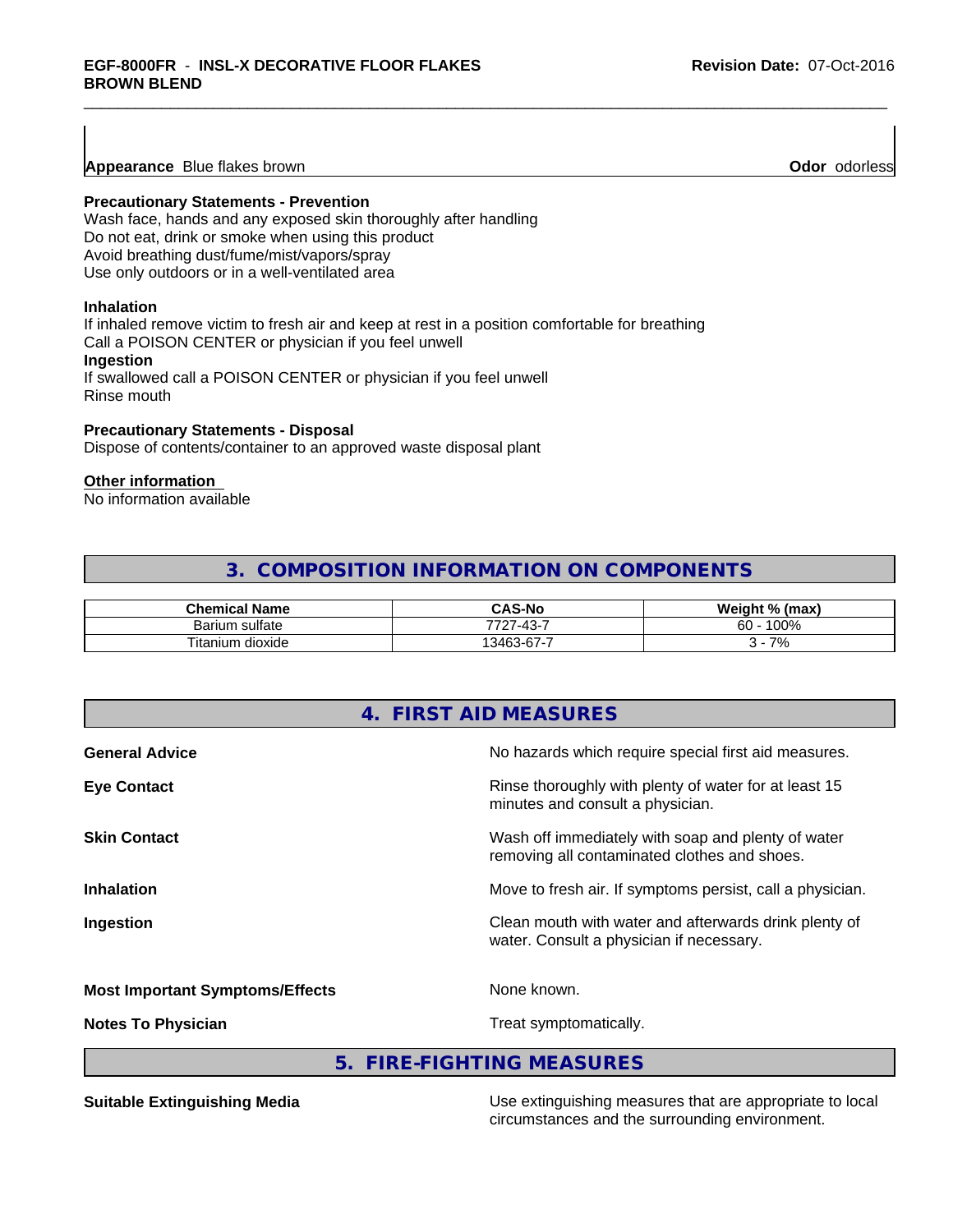| <b>Protective Equipment And Precautions For</b><br><b>Firefighters</b>                                                                                                                            | As in any fire, wear self-contained breathing apparatus<br>pressure-demand, MSHA/NIOSH (approved or equivalent)<br>and full protective gear. |  |  |
|---------------------------------------------------------------------------------------------------------------------------------------------------------------------------------------------------|----------------------------------------------------------------------------------------------------------------------------------------------|--|--|
| <b>Specific Hazards Arising From The Chemical</b>                                                                                                                                                 | No information available.                                                                                                                    |  |  |
| <b>Sensitivity To Mechanical Impact</b>                                                                                                                                                           | No                                                                                                                                           |  |  |
| <b>Sensitivity To Static Discharge</b>                                                                                                                                                            | No.                                                                                                                                          |  |  |
| <b>Flash Point Data</b><br>Flash Point (°F)<br>Flash Point (°C)<br><b>Flash Point Method</b><br><b>Flammability Limits In Air</b><br><b>Lower Explosion Limit</b><br><b>Upper Explosion Limit</b> | Not applicable<br>Not applicable<br>Not applicable<br>Not applicable<br>Not applicable                                                       |  |  |
| <b>NFPA</b><br>Health: 1<br>Flammability: 0                                                                                                                                                       | <b>Instability: 0</b><br><b>Special: Not Applicable</b>                                                                                      |  |  |
| <b>NFPA Legend</b><br>0 - Not Hazardous<br>1 - Slightly                                                                                                                                           |                                                                                                                                              |  |  |

- 2 Moderate
- 3 High
- 4 Severe

*The ratings assigned are only suggested ratings, the contractor/employer has ultimate responsibilities for NFPA ratings where this system is used.*

*Additional information regarding the NFPA rating system is available from the National Fire Protection Agency (NFPA) at www.nfpa.org.*

### **6. ACCIDENTAL RELEASE MEASURES**

| <b>Personal Precautions</b>      | Avoid contact with skin, eyes and clothing. Ensure<br>adequate ventilation.                                                 |
|----------------------------------|-----------------------------------------------------------------------------------------------------------------------------|
| <b>Other Information</b>         | Ventilate the area.                                                                                                         |
| <b>Environmental Precautions</b> | See Section 12 for additional Ecological Information.                                                                       |
| <b>Methods For Clean-Up</b>      | Pick up and transfer to properly labeled containers.                                                                        |
|                                  | 7. HANDLING AND STORAGE                                                                                                     |
| <b>Handling</b>                  | Avoid contact with skin, eyes and clothing. Avoid breathing<br>vapors, spray mists or sanding dust. In case of insufficient |

**Storage** Keep container tightly closed. Keep out of the reach of children.

ventilation, wear suitable respiratory equipment.

**Incompatible Materials Incompatible Materials No information available** 

**8. EXPOSURE CONTROLS / PERSONAL PROTECTION**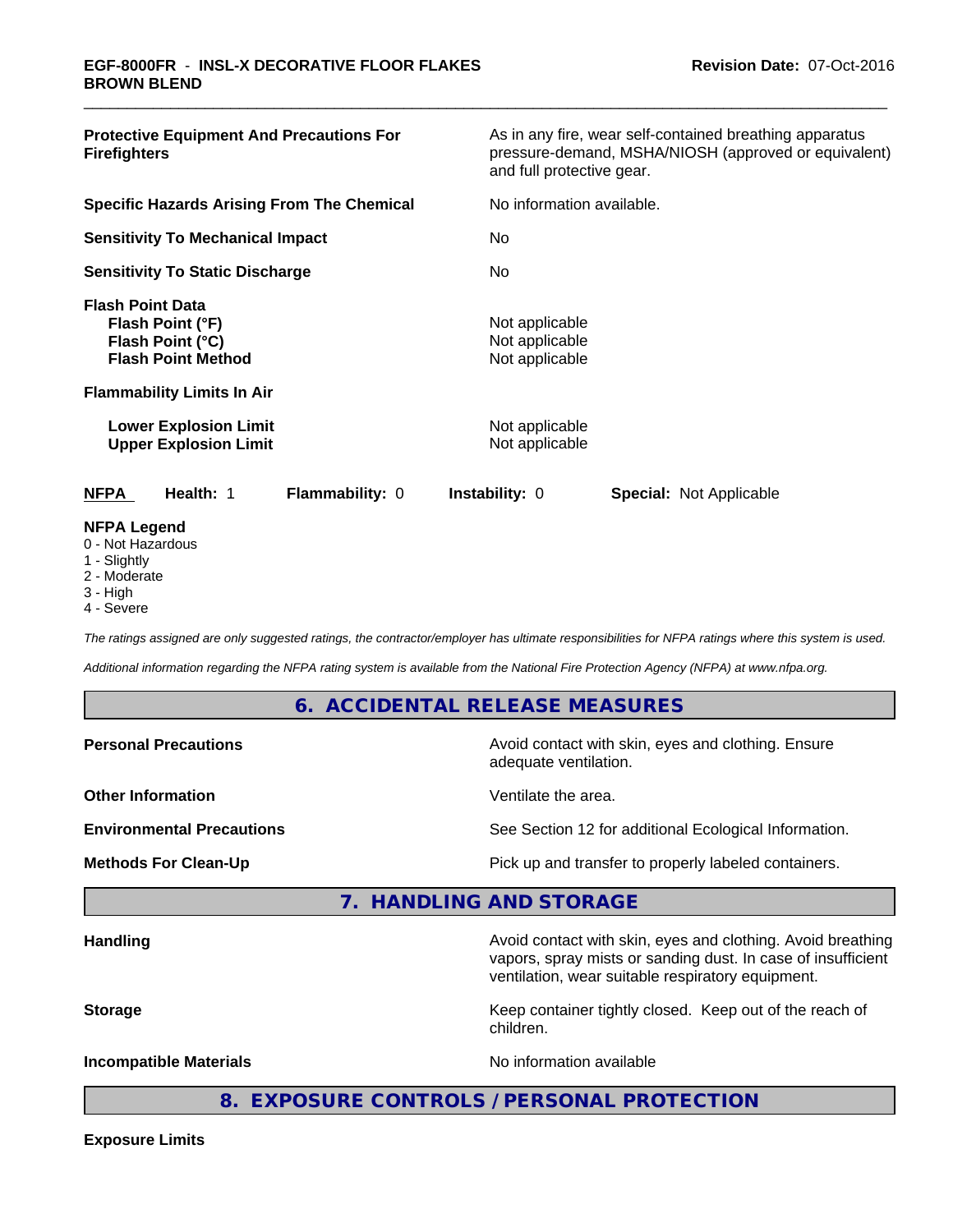*No exposure limits have been established for this product.*

| <b>Chemical Name</b> | <b>ACGIH</b>             | Alberta                    | British Columbia                                       | Ontario           | Quebec                                             |
|----------------------|--------------------------|----------------------------|--------------------------------------------------------|-------------------|----------------------------------------------------|
| Barium sulfate       | $5 \text{ mg/m}^3$ - TWA | 10 mg/m <sup>3</sup> - TWA | 10 mg/m <sup>3</sup> - TWA<br>$3 \text{ ma/m}^3$ - TWA | 10 mg/m $3$ - TWA | 10 mg/m $3$ - TWAEV<br>5 mg/m <sup>3</sup> - TWAEV |
| Titanium dioxide     | 10 mg/m $3$ - TWA        | 10 mg/m $3$ - TWA          | 10 mg/m $3$ - TWA<br>$3 \text{ ma/m}^3$ - TWA          | 10 mg/m $3$ - TWA | 10 mg/m $3$ - TWAEV                                |

#### **Legend**

ACGIH - American Conference of Governmental Industrial Hygienists Alberta - Alberta Occupational Exposure Limits

British Columbia - British Columbia Occupational Exposure Limits

Ontario - Ontario Occupational Exposure Limits

Quebec - Quebec Occupational Exposure Limits

N/E - Not established

# **Personal Protective Equipment**

**Engineering Measures Ensure adequate ventilation, especially in confined areas.** 

Safety glasses with side-shields. **Skin Protection Protection Protective gloves and impervious clothing. Respiratory Protection In case of insufficient ventilation wear suitable respiratory** equipment.

**Hygiene Measures Avoid contact with skin, eyes and clothing. Remove and Avoid contact with skin, eyes and clothing. Remove and Avoid contact with skin, eyes and clothing. Remove and** wash contaminated clothing before re-use. Wash thoroughly after handling.

# **9. PHYSICAL AND CHEMICAL PROPERTIES**

**Appearance Blue flakes brown Odor** odorless **Odor Threshold No information available No information available Density (lbs/gal)** 29.00 - 31.00 **Specific Gravity** 3.47 - 3.72 **pH pH**  $\blacksquare$ **Viscosity (cps)** No information available **Solubility No information available No information available Water Solubility No information available No information available Evaporation Rate No information available No information available Vapor Pressure** No information available **Vapor Density No information available No information available Wt. % Solids** 100 **Vol. % Solids** 100 Wt. % Volatiles 0 **Vol. % Volatiles** 0 **VOC Regulatory Limit (g/L)** Not applicable **Boiling Point (°F)** No information available **Boiling Point (°C)** No information available **Freezing Point (°F)** No information available **Freezing Point (°C)** The state of the Mondo No information available **Flash Point (°F)** Not applicable **Flash Point (°C)** Not applicable **Flash Point Method** Not applicable **Flammability (solid, gas)** Not applicable **Upper Explosion Limit** Not applicable **Lower Explosion Limit Contract Accord Accord Accord Accord Accord Accord Accord Accord Accord Accord Accord Accord Accord Accord Accord Accord Accord Accord Accord Accord Accord Accord Accord Accord Accord Accord Accord Autoignition Temperature (°F)** No information available **Autoignition Temperature (°C)** No information available **Decomposition Temperature (°F)** No information available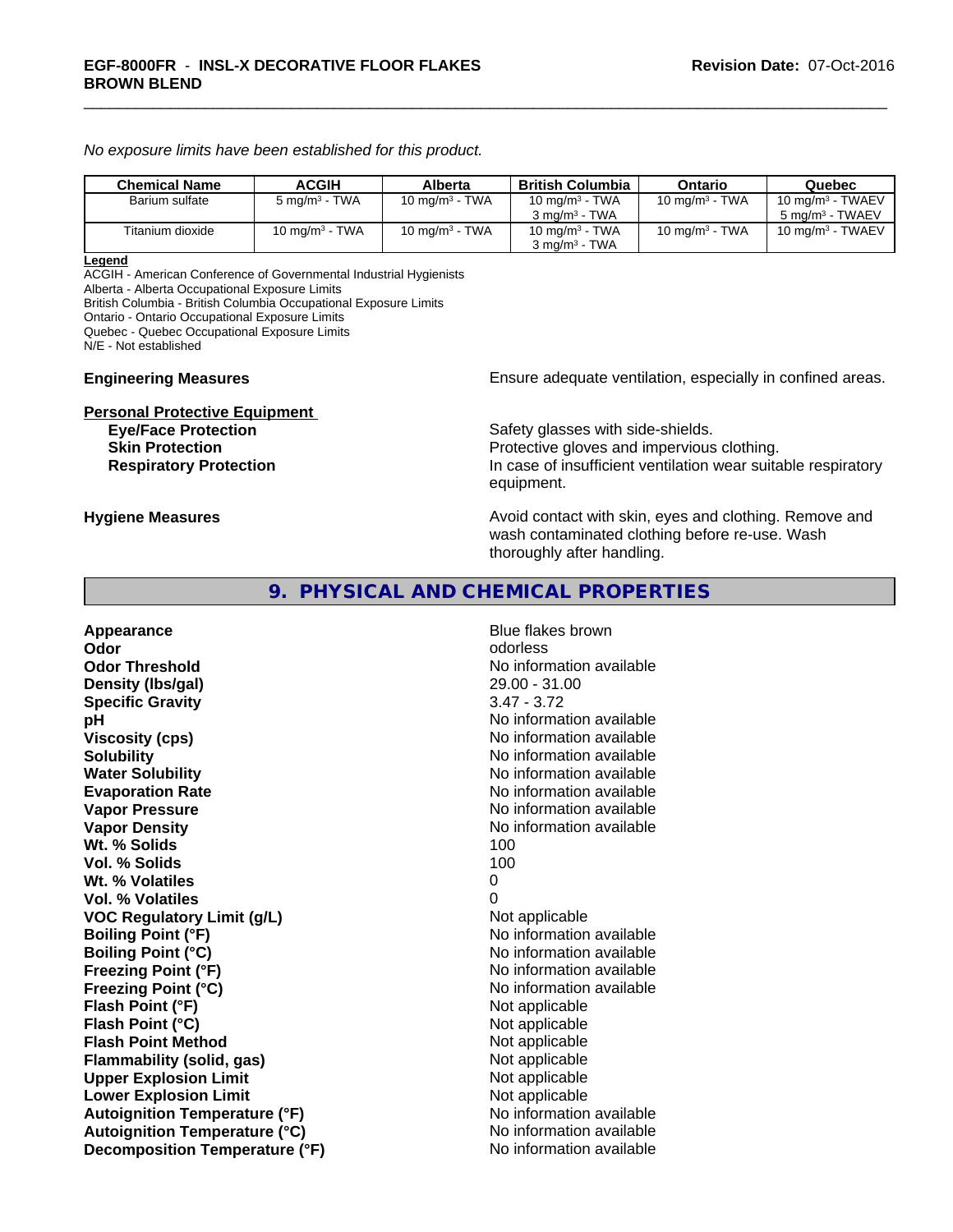**Decomposition Temperature (°C)**<br> **Partition Coefficient (n-octanol/water)** No information available **Partition Coefficient (n-octanol/water)** 

# **10. STABILITY AND REACTIVITY**

| <b>Reactivity</b>                         | Not Applicable                           |
|-------------------------------------------|------------------------------------------|
| <b>Chemical Stability</b>                 | Stable under normal conditions.          |
| <b>Conditions To Avoid</b>                | No information available.                |
| <b>Incompatible Materials</b>             | No materials to be especially mentioned. |
| <b>Hazardous Decomposition Products</b>   | None under normal use.                   |
| <b>Possibility Of Hazardous Reactions</b> | None under normal conditions of use.     |

# **11. TOXICOLOGICAL INFORMATION**

#### **Product Information Information on likely routes of exposure**

**Acute Toxicity Product Information** 

**Principal Routes of Exposure Exposure** Eye contact, skin contact and inhalation.

**Information on toxicological effects**

**Symptoms** No information available

#### **Delayed and immediate effects as well as chronic effects from short and long-term exposure**

**Eye contact Execution Skin contact** May cause slight irritation<br> **Skin contact** Contact Contact Contact Contact Contact Contact Contact Contact Contact Contact Contact Contact Conta

**Neurological Effects** Noinformation available. **Mutagenic Effects Mutagenic Effects No information available. Reproductive Effects No information available. Developmental Effects No information available.**<br> **Paraet Organ Effects No information available. Target Organ Effects**<br> **STOT - single exposure**<br>
STOT - single exposure<br>
No information available. **STOT** - single exposure **STOT** - **repeated exposure** *CON* **Aspiration Hazard** 

Substance may cause slight skin irritation. Prolonged or repeated contact may dry skin and cause irritation. **Inhalation** May cause irritation of respiratory tract. **Ingestion Ingestion Ingestion may cause gastrointestinal irritation, nausea,** 

vomiting and diarrhea. **Sensitization:** No information available.

**Other adverse effects**<br> **Aspiration Hazard**<br> **Aspiration Hazard**<br> **Aspiration Hazard**<br> **No information available** 

**Numerical measures of toxicity**

**The following values are calculated based on chapter 3.1 of the GHS document**

| <b>ATEmix (oral)</b>                 | 627 mg/kg  |
|--------------------------------------|------------|
| <b>ATEmix (inhalation-dust/mist)</b> | 1.9 $mg/L$ |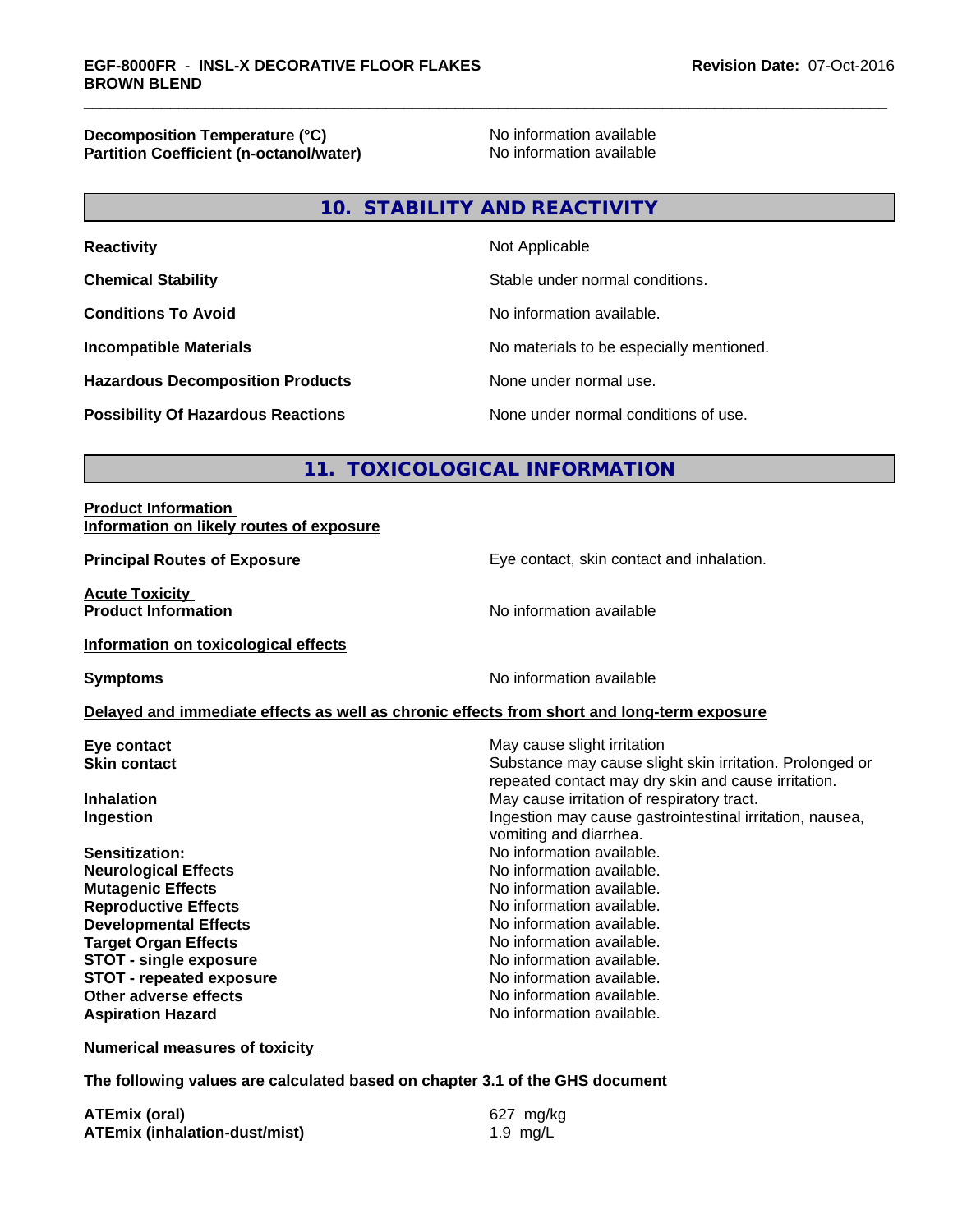#### **Component**

Barium sulfate LD50 Oral: > 5,000 g/kg (Rat) vendor data Titanium dioxide LD50 Oral: > 10000 mg/kg (Rat)

#### **Chronic Toxicity**

#### **Carcinogenicity**

*The information below indicateswhether each agency has listed any ingredient as a carcinogen:.*

| <b>Chemical Name</b> | <b>IARC</b>                     | <b>NTP</b> |
|----------------------|---------------------------------|------------|
|                      | 2Β<br>Possible Human Carcinogen |            |
| dioxide<br>Fitanium  |                                 |            |

• Although IARC has classified titanium dioxide as possibly carcinogenic to humans (2B), their summary concludes: "No significant exposure to titanium dioxide is thought to occur during the use of products in which titanium dioxide is bound to other materials, such as paint."

#### **Legend**

IARC - International Agency for Research on Cancer NTP - National Toxicity Program OSHA - Occupational Safety & Health Administration

**12. ECOLOGICAL INFORMATION**

### **Ecotoxicity Effects**

The environmental impact of this product has not been fully investigated.

#### **Product Information**

#### **Acute Toxicity to Fish**

No information available

#### **Acute Toxicity to Aquatic Invertebrates**

No information available

#### **Acute Toxicity to Aquatic Plants**

No information available

#### **Persistence / Degradability**

No information available.

#### **Bioaccumulation / Accumulation**

No information available.

#### **Mobility in Environmental Media**

No information available.

#### **Ozone**

No information available

### **Component**

**Acute Toxicity to Fish**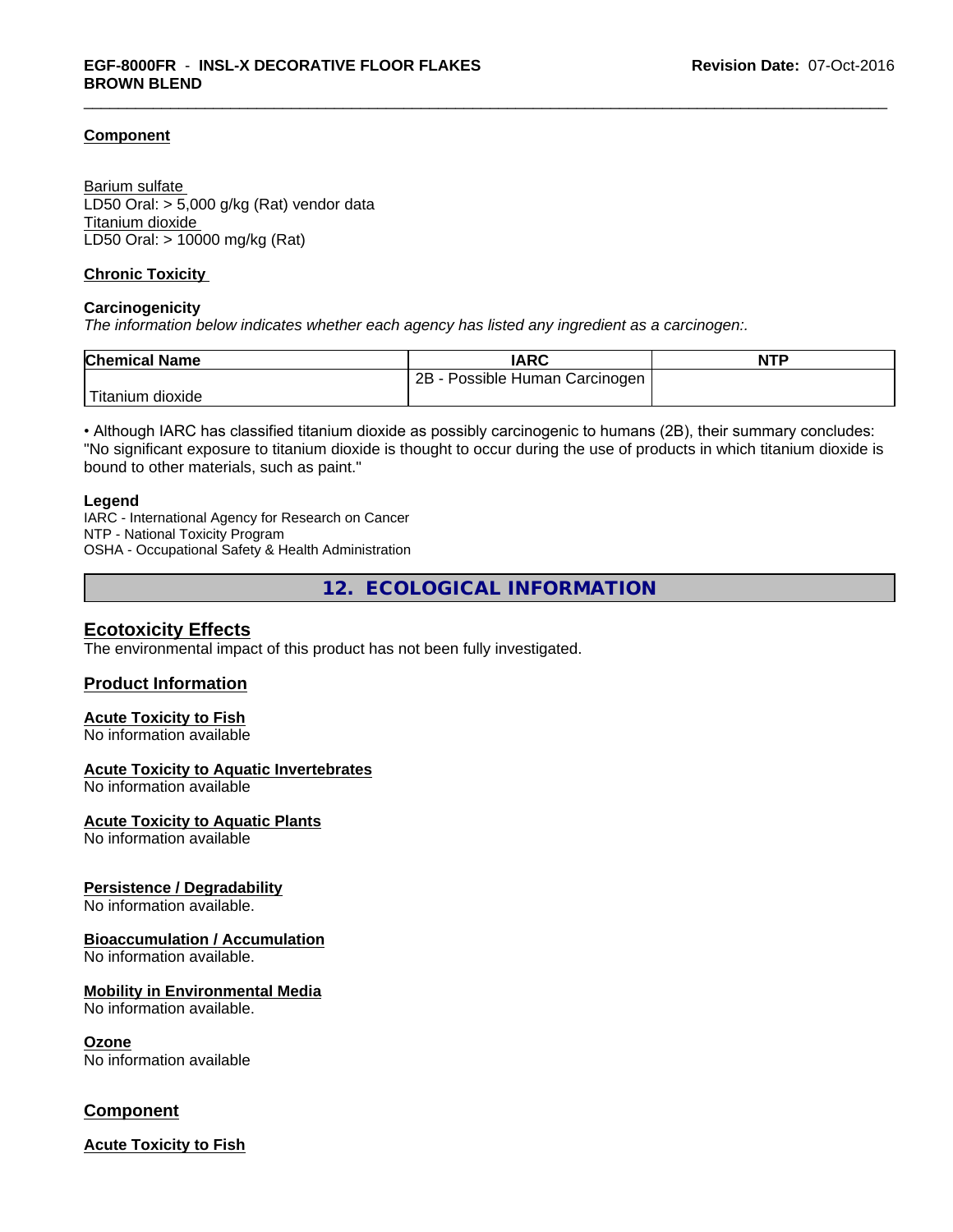# Titanium dioxide

 $LC50:$  > 1000 mg/L (Fathead Minnow - 96 hr.)

#### **Acute Toxicity to Aquatic Invertebrates**

No information available

#### **Acute Toxicity to Aquatic Plants**

No information available

# **13. DISPOSAL CONSIDERATIONS**

**Waste Disposal Method Dispose of in accordance with federal, state, provincial,** and local regulations. Local requirements may vary, consult your sanitation department or state-designated environmental protection agency for more disposal options.

# **14. TRANSPORT INFORMATION**

**TDG** Not regulated

**ICAO / IATA** Not regulated

**IMDG / IMO** Not regulated

# **15. REGULATORY INFORMATION**

# **International Inventories**

| <b>TSCA: United States</b> | Yes - All components are listed or exempt. |
|----------------------------|--------------------------------------------|
| <b>DSL: Canada</b>         | Yes - All components are listed or exempt. |

# **National Pollutant Release Inventory (NPRI)**

#### **NPRI Parts 1- 4**

This product contains the following Parts 1-4 NPRI chemicals:

*None*

**NPRI Part 5** This product contains the following NPRI Part 5 Chemicals:

*None*

#### **WHMIS Regulatory Status**

This product has been classified in accordance with the hazard criteria of the Hazardous Products Regulations (HPR) and the SDS contains all the information required by the HPR.